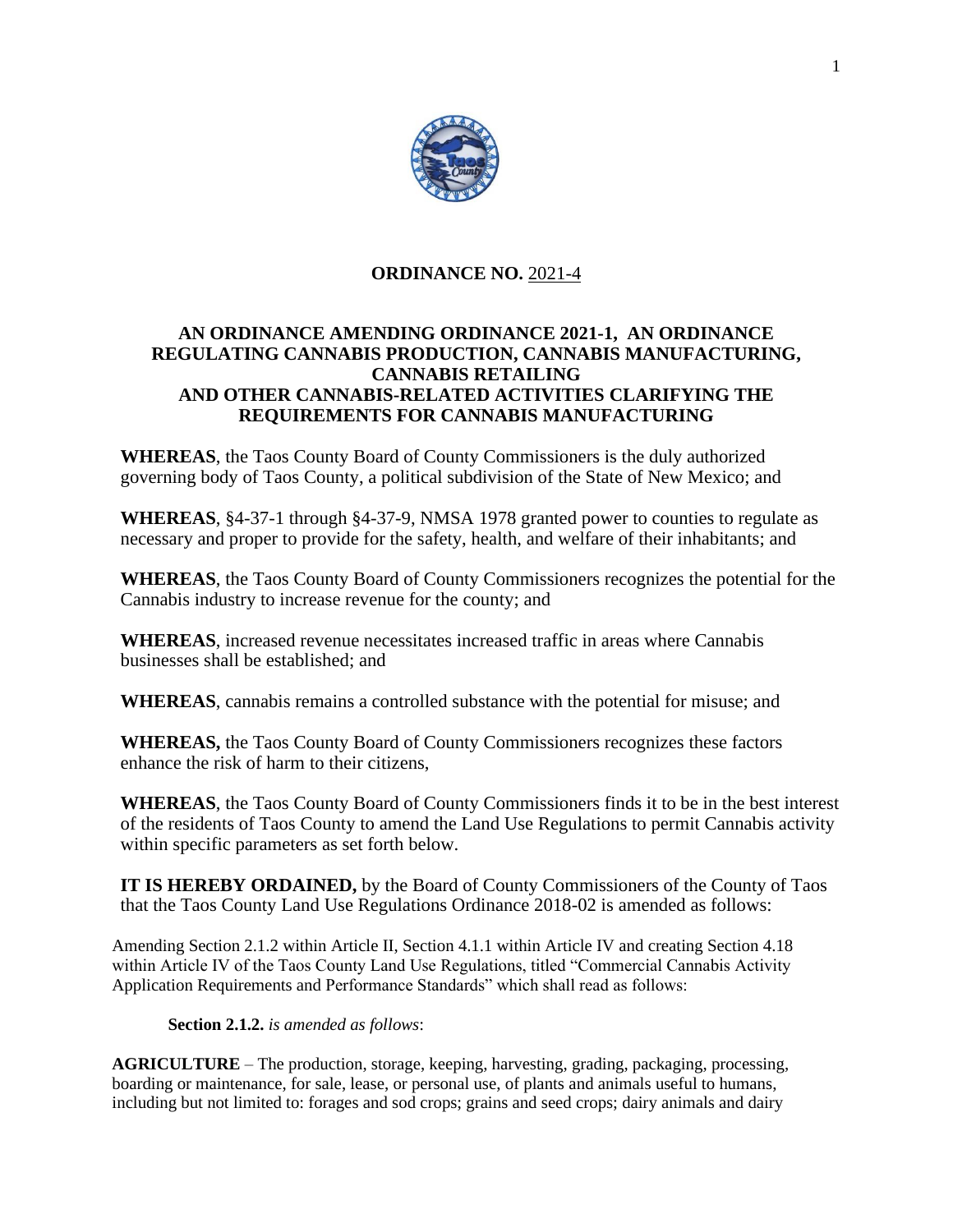products; poultry and poultry products; livestock, including beef cattle, sheep, swine, horses, ponies, mules, or goats or any mutations or hybrids thereof, including the breeding and grazing of any or all of such animals; bees and apiary products; fur animals; trees and forest products; fruits of all kinds, including grapes, nuts and berries; vegetables; nursery, floral, ornamental, cannabis, hemp, and greenhouse products; or lands devoted to a soil conservation or forestry management program.

**AGRO-INDUSTRIAL** – Land use activities combining agricultural and industrial uses, where the primary purpose of the activity is not the growing or raising of food, but the fattening, slaughter, commercial storage or processing of agricultural products. This definition also includes Commercial Cannabis Activity as defined in Article IV Section 4.18.1.

## **FACILITIES FOR RELIGIOUS WORSHIP AND COMMUNITY CENTERS** - The Facilities for

Religious Worship and Community Centers use type consists of community meeting and cultural facilities; meeting, athletic, recreational, or social facilities of a private fraternal or benevolent organization; and facilities for religious worship with incidental educational or residential use. Uses include fraternal lodges, meeting halls, community centers, libraries, museums, churches, mosques, synagogues, monasteries, convents, and religious retreat centers.

### **Section 4.1.1(C)** *is amended to add* Section 4.1.1(C)(4), *which reads as follows:*

4. Cannabis Producers growing between 201 and 1,000 mature cannabis plants and occupying less than 2/3 acres of total space as measured from the canopy of the cannabis plants on all levels or tiers of the total growing area.

#### **Section 4.1.1(D)** *is amended to add* Section 4.1.1(D)(15)

15. Cannabis Producers who grow 1,001 or more mature cannabis plants, but occupy fewer than 5 acres or less than 80,000 square feet as measured by the canopy of all plants.

#### **Section 4.1.1(E)** *is amended to add* Section 4.1.1(E)(5)

5. Cannabis Producers growing more than 80,000 square feet of cannabis, as measured from the canopy, including all floor levels, or occupy land of five (5) acres or more.

**Section 4.18. Intent and Legislative Purpose.** The New Mexico Legislature enacted the Cannabis Regulation Act (Section 26-2C-1 through 42 NMSA) in 2021, which legalized the recreational use of Cannabis in all Counties of New Mexico. Counties within New Mexico may regulate the time. place and manner of Cannabis production, manufacture, retail sale and commercial on-site consumption. Taos County recognizes commercial Cannabis enterprises offer the County the benefit of increased revenue through new businesses, heightened tourist activity, and the availability of recreational Cannabis to its citizens.

Taos County simultaneously has an obligation to protect its unique historic and multi-cultural environment, embodied in the numerous churches, community centers and schools within the County. Taos County finds that the purpose for a separation of Cannabis Businesses from schools and daycare facilities identified by Section 26-2C-12(A)(2)(d) of the Cannabis Regulation Act applies equally to other land uses in Taos County. Churches and community centers are designed and used for families and children every bit as much as schools and day care facilities and deserve the same separation from Cannabis businesses in Taos County.

Furthermore, cannabis remains a Schedule I substance under Federal law. Cannabis poses a risk to the health, welfare, and safety of the citizens of Taos County when mishandled or misused. As such, the production, manufacture, and consumption of cannabis and Cannabis products carries a potential for abuse and adverse effects which can be harmful to children. Accordingly, these regulations are hereby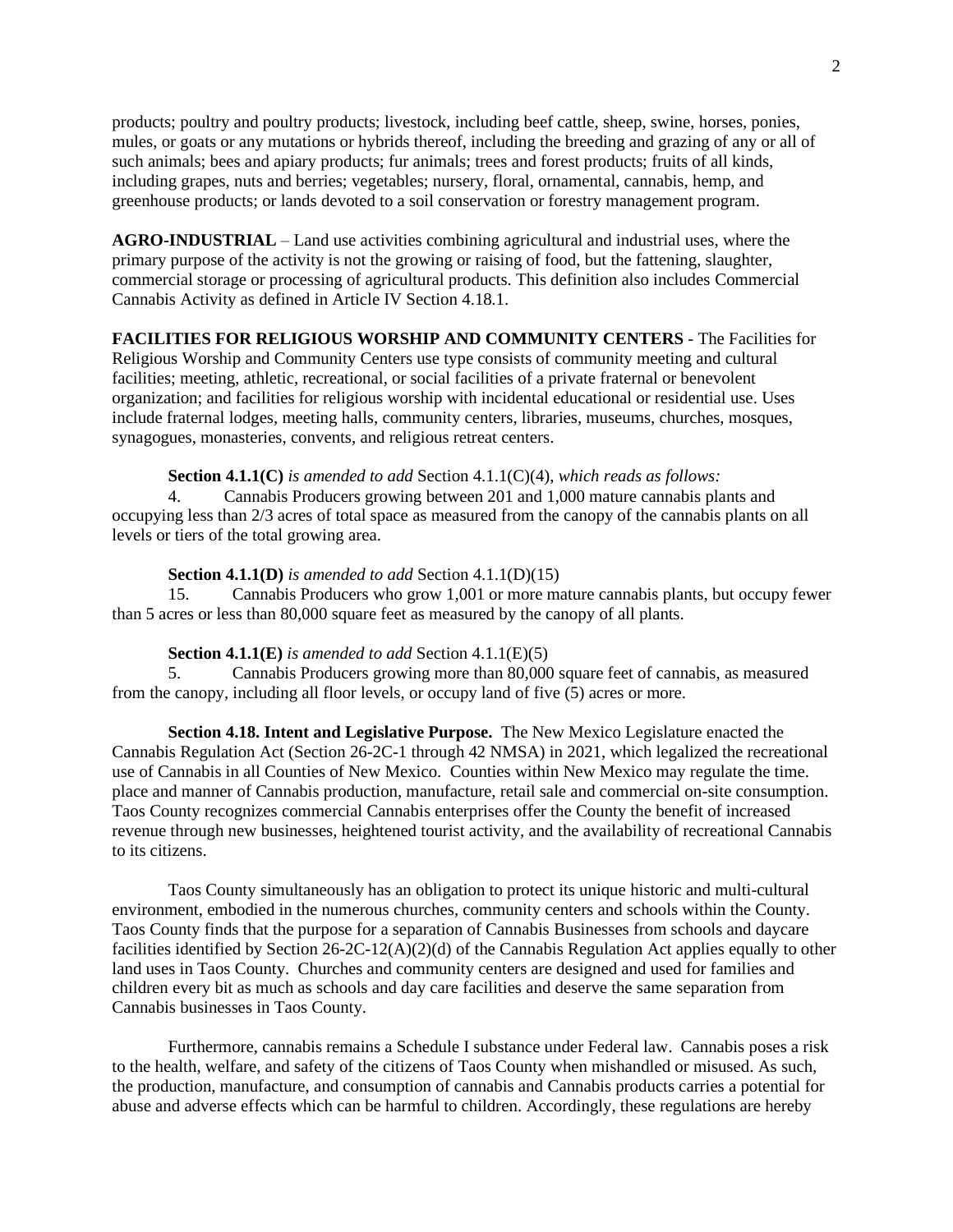enacted. These regulations were designed to balance the health, welfare, and safety of the citizens of Taos County and the allow the establishment of ample locations for commercial cannabis activities which adhere to the parameters set forth in these regulations.

**Section 4.18.1. Definitions**. All terms defined in the State of New Mexico Cannabis Regulation Act, as amended, are hereby adopted and incorporated herein. Definitions for terms used in this Ordinance are set forth below, but are not a complete list of definitions applicable to cannabis regulation.

(A) Cannabis.

(1) means all parts of the plant genus Cannabis containing a delta-9 tetrahydrocannabinol concentration of more than three-tenths percent on a dry weight basis, whether growing or not; the seeds of the plant; the resin extracted from any part of the plant; and every compound, manufacture, salt, derivative, mixture or preparation of the plant, its seeds or its resin; and

(2) does not include:

(a) the mature stalks of the plant; fiber produced from the stalks; oil or cake made from the seeds of the plant; any other compound, manufacture, salt, derivative, mixture or preparation of the mature stalks, fiber, oil or cake; or the sterilized seed of the plant that is incapable of germination; or

(b) the weight of any other ingredient combined with cannabis products to prepare topical or oral administrations, food, drink or another product;

(B) Cannabis Consumption Area – An area where cannabis products may be served and consumed;

 $(C)$  Cannabis Courier – A person that transports cannabis products to qualified patients, primary caregivers or reciprocal participants or directly to consumers;

- (D) Cannabis Establishment means:
	- (1) a cannabis testing laboratory;
	- (2) a cannabis manufacturer;
	- (3) a cannabis producer;
	- (4) a cannabis retailer;
	- (5) a cannabis research laboratory;
	- (6) a vertically integrated cannabis establishment;
	- (7) a cannabis producer microbusiness; or
	- (8) an integrated cannabis microbusiness;
- (E) Cannabis Manufacturer means a person that:
	- (1) manufactures cannabis products;
	- (2) packages cannabis products;
	- (3) has cannabis products tested by a cannabis testing laboratory; or

(4) purchases, acquires, sells or transports wholesale cannabis products to other cannabis establishments;

(F) Cannabis Manufacturer License Types are defined as follows:

(1) Class 1: A licensee that only packages or repackages cannabis products, or labels or relabels the cannabis product container;

(2) Class 2: A licensee that conducts Class I activities, and manufactures edible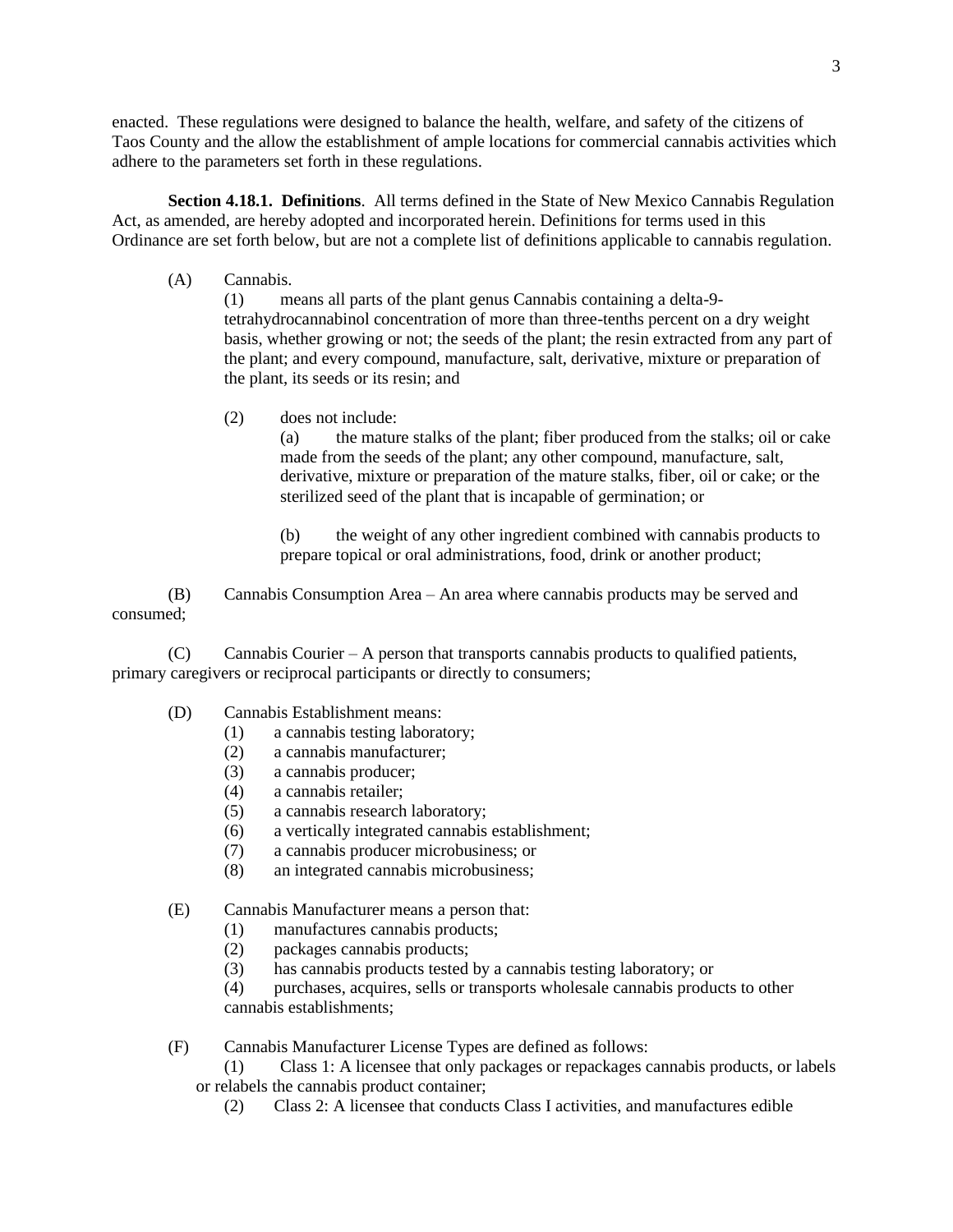products or topical products using infusion processes, or other types of cannabis products other than extracts or concentrates, and does not conduct extractions;

(3) Class 3: A licensee that conducts Class I and Class II activities, and extracts using mechanical methods or nonvolatile solvents; and

(4) Class 4: A licensee that conducts Class I, Class II, and Class III activities, and extracts using volatile solvents or supercritical CO2.

(G) Cannabis Producer means a person that:

- (1) cultivates cannabis plants;
- (2) has unprocessed cannabis products tested by a cannabis testing laboratory;

(3) transports unprocessed cannabis products only to other cannabis establishments;

or

(4) sells cannabis products wholesale; and

(5) includes Cannabis Microbusinesses, Small Cannabis Producers, Large Cannabis Producers, and Major Cannabis Producers.

(H) Cannabis Producer Microbusiness means a cannabis producer at a single licensed premises that possesses no more than two hundred total mature cannabis plants at any one time;

(I) Cannabis Product means a product that is or that contains cannabis or cannabis extract, including edible or topical products that may also contain other ingredients;

(J) Cannabis Retailer means a person that sells cannabis products to qualified patients, primary caregivers or reciprocal participants or directly to consumers;

(K) Commercial Cannabis Activity:

(1) means the cultivation, production, possession, manufacture, storage, testing, researching, labeling, transportation, couriering, purchase for resale, sale or consignment of cannabis products; and

(2) does not include activities related only to the medical cannabis program, to cannabis training and education programs or to the personal cultivation or use of cannabis;

(L) Large Cannabis Producer means a Cannabis Producer who cultivates or produces cannabis with a canopy footprint of greater than 2/3 acres, or 29,050 square feet but fewer than 80,000 square feet, or who cultivates or produces cannabis within a structure or multiple structures that contain more than 1,001 mature cannabis plants.

(M) Major Cannabis Producer means a Cannabis Producer who cultivates or produces cannabis with a canopy footprint of 5 acres or more, or who cultivates or produces cannabis within a structure that contains more than 80,000 square feet of gross canopy space including all floor levels.

(N) Consumer means a person twenty-one years of age or older who purchases, acquires, owns, possesses or uses a cannabis product for a purpose other than resale;

(O) Homegrown or homemade means grown or made for purposes that are not dependent or conditioned upon the provision or receipt of financial consideration;

(P) Integrated Cannabis Microbusiness means a person that is authorized to conduct one or more of the following: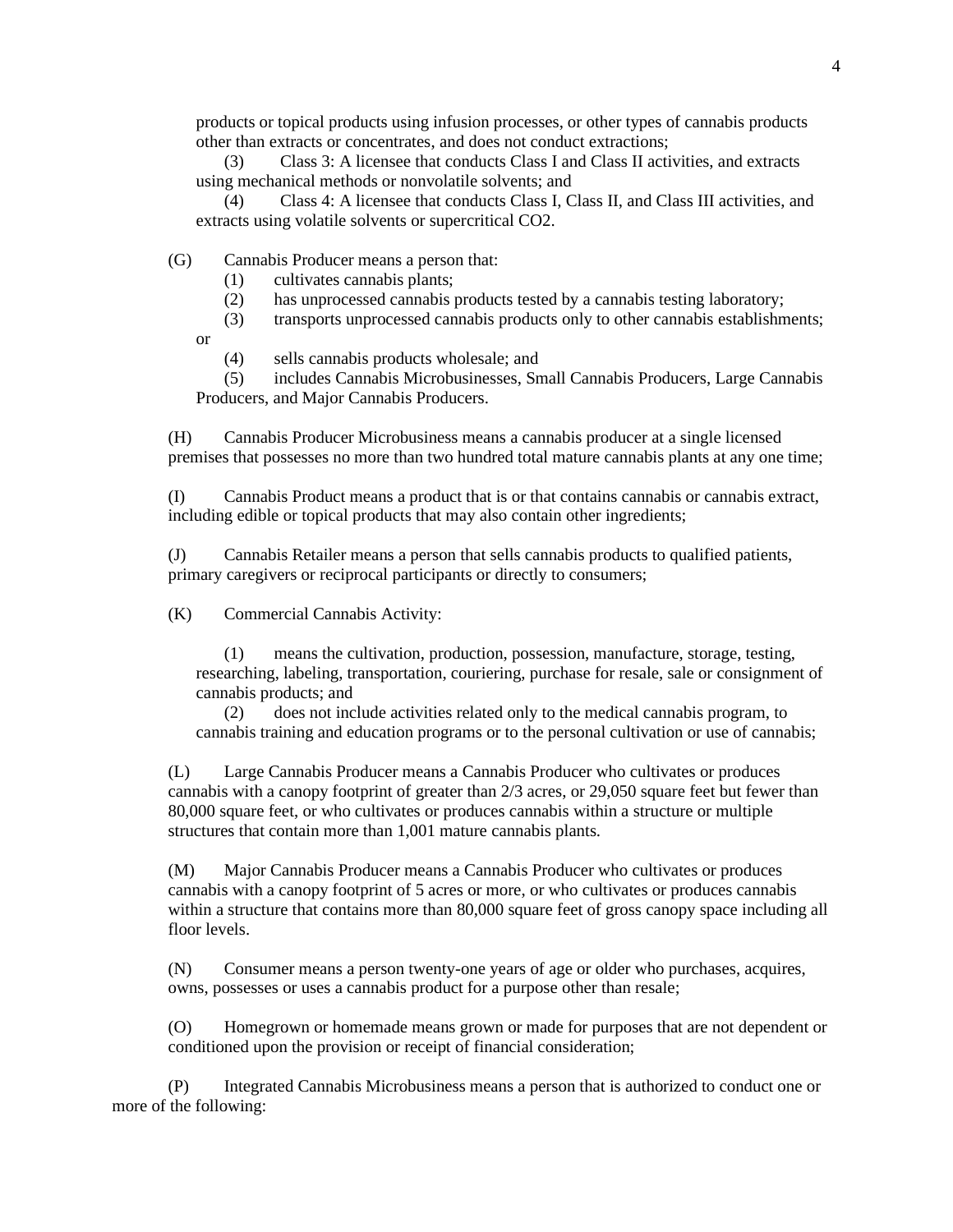(1) production of cannabis at a single licensed premises; provided that the person shall not possess more than two hundred (200) total mature cannabis plants at any one time;

(2) manufacture of cannabis products at a single licensed premises;

(3) sales and transportation of only cannabis products produced or manufactured by that person;

(4) operation of only one retail establishment; and

(5) couriering of cannabis products to qualified patients, primary caregivers or reciprocal participants or directly to consumers;

(Q) Manufacture means to compound, blend, extract, infuse, package or otherwise prepare a cannabis product;

(R) Small Cannabis Producer means a Cannabis Producer who cultivates or produces cannabis with a canopy footprint of 2/3 or fewer acres, or who cultivates or produces cannabis within a structure or multiple structures that contain between 201 and 1,000 mature cannabis plants.

(S) Vertically Integrated Cannabis Establishment means a person that is authorized to act as any of the following:

- (1) a cannabis courier;
- (2) a cannabis manufacturer;
- (3) a cannabis producer; and
- (4) a cannabis retailer.

**Section 4.18.2.** All Commercial Cannabis Activity shall require an Administrative Zoning Clearance Permit, Special Use Zoning Permit or Major Development Zoning Permit subject to the application requirements as set forth in Section 4.4.1 through 4.4.3, and 4.6.1 and 4.7.1 (Special Use permit) and 4.5.1 through 4.7.1 (Major Development permit) in addition to the requirements as set forth specific to the use sought to be permitted as described herein.

Cannabis Production under Sections 4.18.3 and 4.18.4 that has been determined to be in compliance with the criteria set forth in this Section, in addition to Section 4.4.2, is deemed by the Taos County Board of County Commissioners to meet the requirements for Development Compatibility Standards including Use and Visual Impact standards.

**Section 4.18.3.** Cannabis Producer Microbusinesses. Cannabis production of two hundred (200) or fewer mature plants shall be classified as a Cannabis Producer Microbusiness, provided that at no point the total canopy exceeds two thirds (2/3) of an acre. A Cannabis Producer Microbusiness is a permissive agricultural use, subject to building permit approval pursuant to Article III, Section 3.3.1 of the Land Use Regulations for indoor production, and all other applicable State and other laws regulating cannabis or cannabis products. Licensure by the State Regulation and Licensing Department is required.

**Section 4.18.4.** Small Cannabis Producers. Cannabis Producers who grow between 201 and 1,000 mature cannabis plants and maintain a canopy of two thirds (2/3) of an acre or less shall require an Administrative Zoning Clearance Permit pursuant to Article IV, Section 4 of the Land Use Regulations. If, at any point, the gross canopy footprint exceeds 2/3 acre, inclusive of all floor levels or tiers of growing plants, the Producer shall seek a new zoning permit pursuant to Section 4.18.5 of this Article governing Large Cannabis Producers. Cannabis Producers who grow fewer than 2/3 acre of cannabis shall not require a Special Use Zoning Permit or Major Development Zoning Permit. Licensure by the State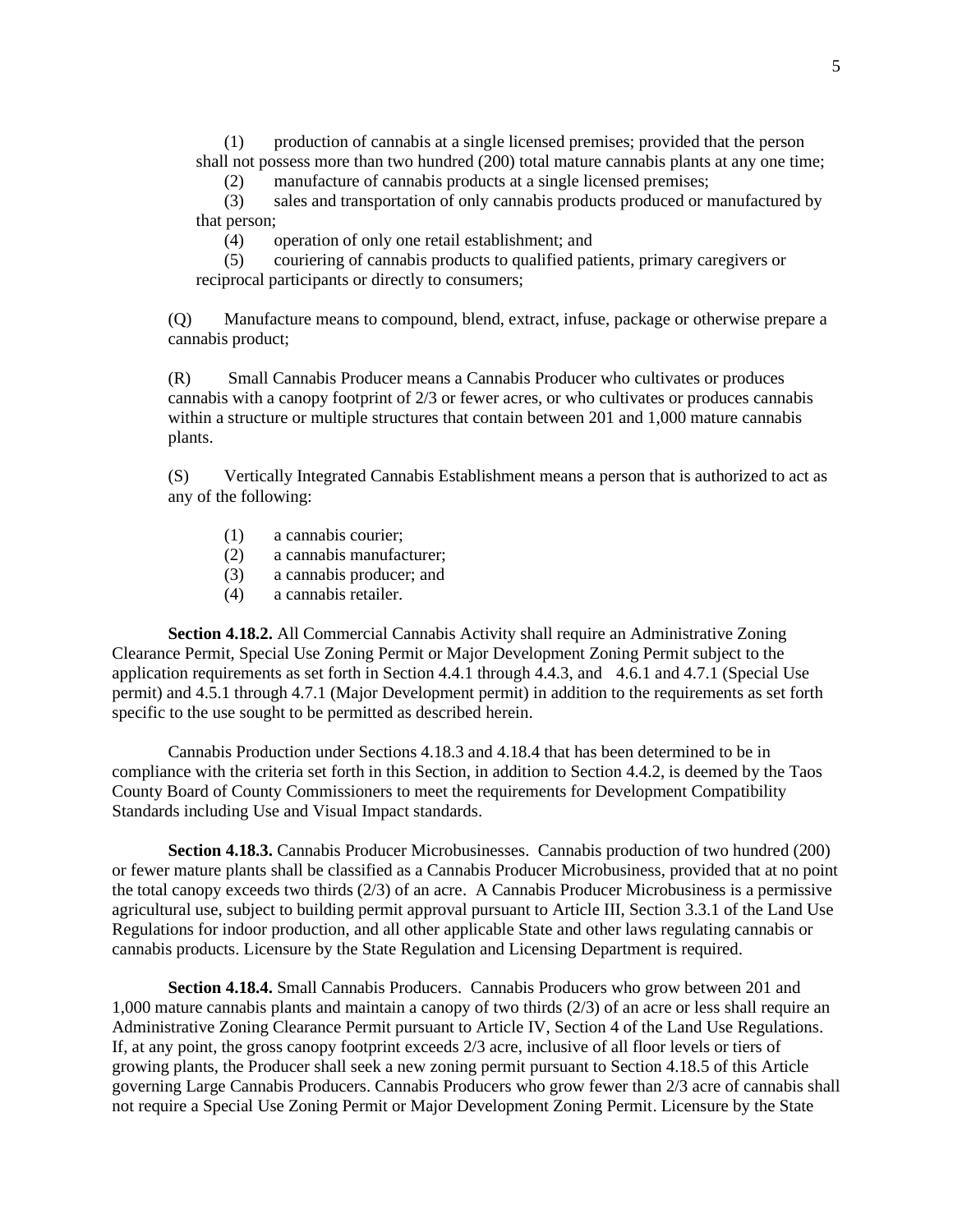Regulation and Licensing Department is required.

For purposes of obtaining an Administrative Zoning Clearance Permit as a Cannabis Producer, the applicant shall provide:

- a. a certified survey plat depicting the proposed location for the growth of cannabis, including outdoor and indoor growing, that identifies the total area to be covered and establishing that the required setbacks have been met.
	- 1. Cannabis Producers seeking to grow cannabis outdoors must ensure the plants are located no fewer than fifty (50) feet from the property line on all sides.
	- 2. Cannabis Producers seeking to grow cannabis indoors must ensure that the building(s) or greenhouse(s) that will house plants are located no fewer than thirty (30) feet from the property line on all sides.
- b. A map that identifies two types of uses that a Cannabis Producer shall be separated from:
	- 1. facilities for religious worship and community centers and evidence that the nearest facilities for religious worship and community centers are greater than 300' from the perimeter of the property proposed for cannabis production.
	- 2. schools or daycare centers and evidence that the nearest school or daycare is greater than 300' from the perimeter of the property proposed for cannabis production.
- c. the document(s) provided to the Regulation and Licensing Division (RLD) which applicant(s) will utilize to apply for a producer's license pursuant to the Cannabis Regulation Act, or a copy of the actual license issued to the applicant by the RLD.
- d. If the applicant fails to provide documentation or provides incomplete or otherwise insufficient documentation regarding the information to be provided to RLD pursuant to their License application, the Planning Director shall inform the applicant of the deficiencies in writing and shall take no further action on the application until the deficiencies are remedied. If the applicant fails to correct the deficiencies indicated in the letter deeming the application incomplete within sixty (60) calendar days of receipt of notice of deficiencies, the application shall be considered withdrawn, and it will be returned to the applicant.
- e. All other documentation required for an Administrative Zoning Permit as set forth in Article IV, Section 4.4.2.

**Section 4.18.5.** Large Cannabis Production. Cannabis Producers who grow 1,001 or more mature cannabis plants but occupy fewer than 5 acres or less than 80,000 square feet as measured by the canopy of all plants shall be considered a Large Cannabis Producer. Large Cannabis Producers must obtain a Special Use Permit as required by Sections 4.4, 4.6.1 and 4.7.1. In addition to the requirements set forth in Sections 4.4, 4.6.1 and 4.7.1, the applicant shall provide:

- a. a certified survey plat depicting the proposed location for the growth of cannabis, including outdoor and indoor growing, that identifies the total area to be covered and establishing that the required setbacks have been met:
	- 1. Large Cannabis Producers seeking to grow cannabis outdoors must ensure the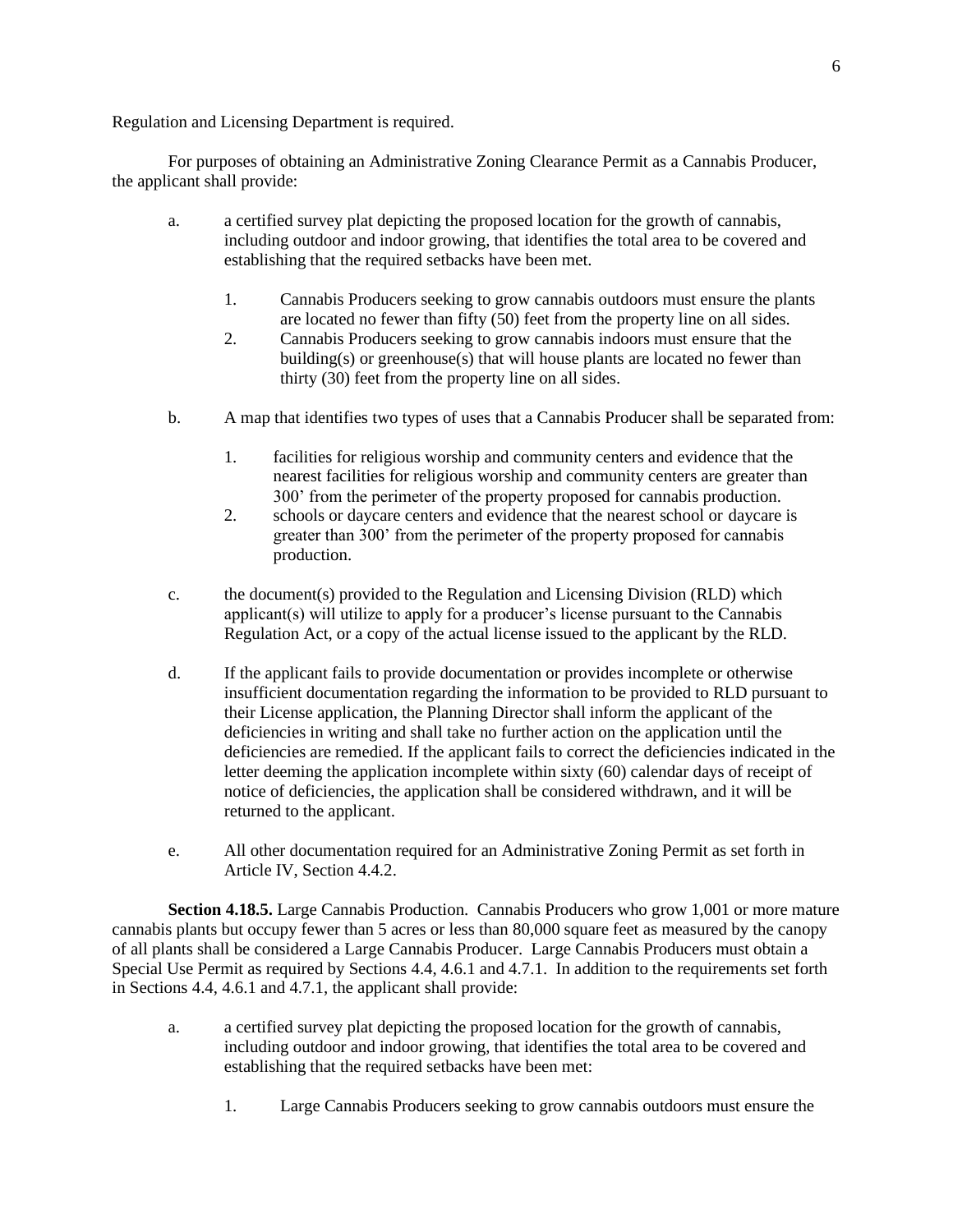plants are located no fewer than fifty (50) feet from the property line on all sides.

- 2. Large Cannabis Producers seeking to grow cannabis indoors must ensure that the building(s) or greenhouse(s) that will house plants are located no fewer than thirty (30) feet from the property line on all sides.
- b. A map that identifies two types of uses that a Large Cannabis Producer shall be separated from:
	- 1. facilities for religious worship and community centers and evidence that the nearest facilities for religious worship and community centers are greater than 300' from the perimeter of the property proposed for cannabis production.
	- 2. schools or daycare centers and evidence that the nearest school or daycare is greater than 300' from the perimeter of the property proposed for cannabis production.
- c. the document(s) provided to the Regulation and Licensing Division (RLD) which applicant(s) will utilize to apply for a producer's license pursuant to the Cannabis Regulation Act, or a copy of the actual license issued to the applicant by the RLD.
- d. If the applicant fails to provide documentation or provides incomplete or otherwise insufficient documentation regarding the information to be provided to RLD pursuant to their License application, the Planning Director shall inform the applicant of the deficiencies in writing and shall take no further action on the application until the deficiencies are remedied. If the applicant fails to correct the deficiencies indicated in the letter deeming the application incomplete within sixty (60) calendar days of receipt of notice of deficiencies, the application shall be considered withdrawn, and it will be returned to the applicant.

**Section 4.18.6.** Major Cannabis Production. This subsection shall apply to all applicants seeking a permit to allow for the growth of cannabis with a canopy footprint of greater than 80,000 square feet of gross space including all floor levels, or occupy land of five (5) acres or more. Any individual growing more than 80,000 square feet of cannabis, as measured from the canopy, including all floor levels, or on five (5) acres or more must obtain a permit pursuant to this subsection, in addition to a Major Development Permit as required in 4.5.1 through 4.7.1 of this Article. The applicant shall provide:

- a. a certified survey plat depicting the proposed location for the growth of cannabis, including outdoor and indoor growing, that identifies the total area to be covered and establishing that the required setbacks have been met.
	- 1. Major Cannabis Producers seeking to grow cannabis outdoors must ensure the plants are located no fewer than one hundred (100) feet from the property line on all sides.
	- 2. Major Cannabis Producers seeking to grow cannabis indoors must ensure that the building(s) or greenhouse(s) that will house plants are located no fewer than fifty (50) feet from the property line on all sides.
- b. A map that identifies two types of uses that a Major Cannabis Producer shall be separated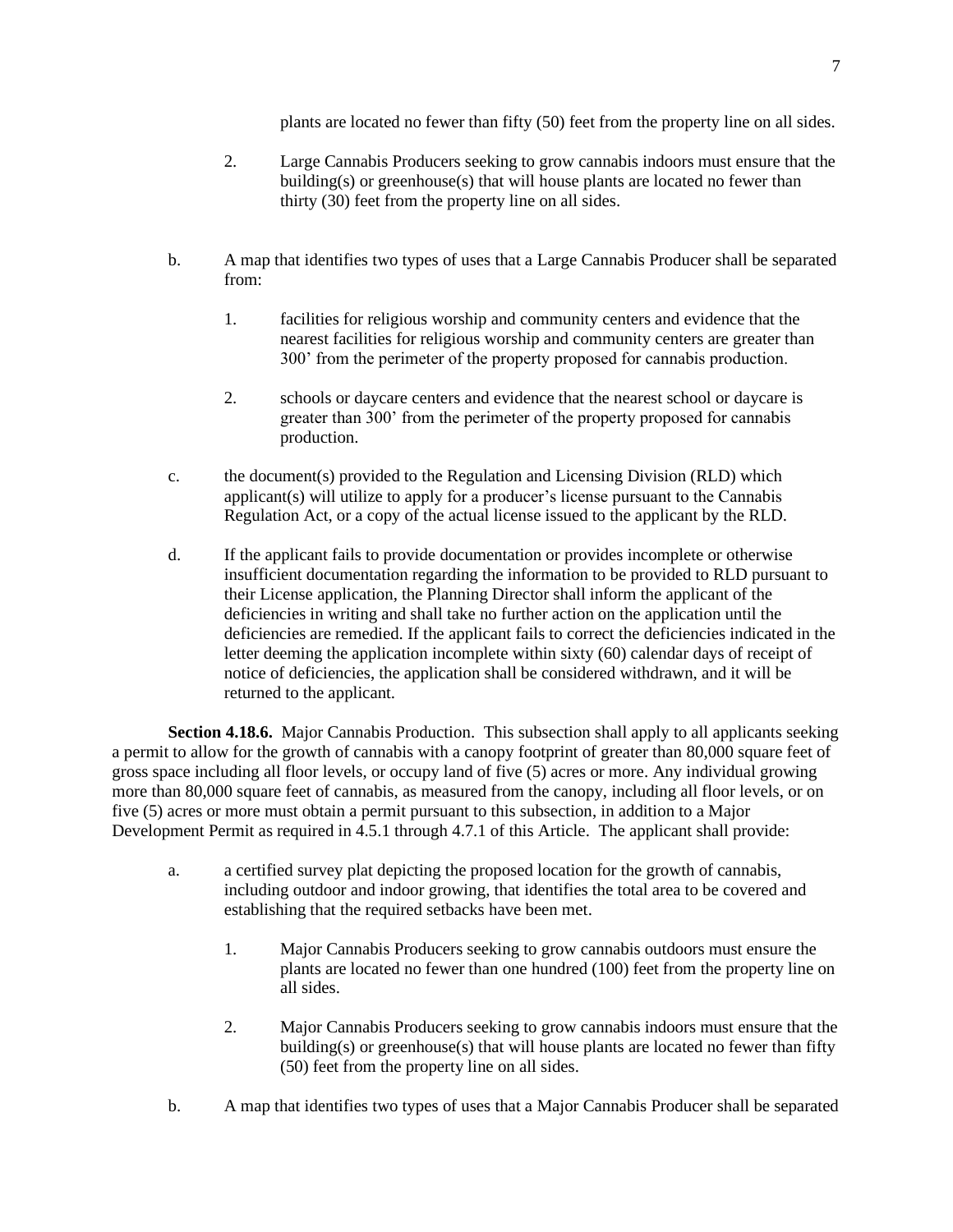from:

- 1. facilities for religious worship and community centers and evidence that the nearest facilities for religious worship and community centers are greater than 300' from the perimeter of the property proposed for cannabis production.
- 2. schools or daycare centers and evidence that the nearest school or daycare is greater than 300' from the perimeter of the property proposed for cannabis production.
- c. the document(s) provided to the Regulation and Licensing Division (RLD) which applicant(s) will utilize to apply for a producer's license pursuant to the Cannabis Regulation Act, or a copy of the actual license issued to the applicant by the RLD.
- d. If the applicant fails to provide documentation or provides incomplete or otherwise insufficient documentation regarding the information to be provided to RLD pursuant to their License application, the Planning Director shall inform the applicant of the deficiencies in writing and shall take no further action on the application until the deficiencies are remedied. If the applicant fails to correct the deficiencies indicated in the letter deeming the application incomplete within sixty (60) calendar days of receipt of notice of deficiencies, the application shall be considered withdrawn, and it will be returned to the applicant.

**Section 4.18.7.** Cannabis Manufacturing. This subsection shall apply to all applicants seeking a permit under the requirements of Section 4.18.2 and either 4.18.8, 4.18.9, 4.18.10, or 4.18.11 to allow for the manufacture of cannabis products, packaging of cannabis products, and the purchase, acquisition, sale or transport of wholesale cannabis products to other cannabis establishments. No cannabis manufacturing activity may be conducted under a Home Occupation Permit.

**Section 4.18.8.** Class 1 Manufacturers that only package or repackage cannabis products, or labels or relabels the cannabis product container. Class 1 cannabis manufacture is a permitted use in all non-residential zones, provided that the applicant completes a Class 1 Manufacture Zoning Clearance application, and provides or obtains a valid building permit for the structure to be utilized for the manufacture of cannabis or cannabis products. If, at any point, a Class 1 Manufacturer development uses five (5) acres of land; or contains more than 80,000 square feet of gross space (including all floor levels); or has a projected cost of more than five million dollars (\$5,000,000), excluding the undeveloped value of the land on which the development will take place, then the applicant will have to apply for a Major Development Zoning Permit pursuant to Article IV, Section 4.1.1E, and Section 4.5.

The applicant seeking a Class 1 Manufacture Zoning Clearance Permit shall provide:

- a. A map that identifies two types of uses that a Cannabis Manufacturer shall be separated from:
	- 1. facilities for religious worship and community centers and evidence that the nearest facilities for religious worship and community centers are greater than 300' from the perimeter of the property proposed for cannabis manufacture.
	- 2. schools or daycare centers and evidence that the nearest school or daycare is greater than 300' from the perimeter of the property proposed for cannabis manufacture.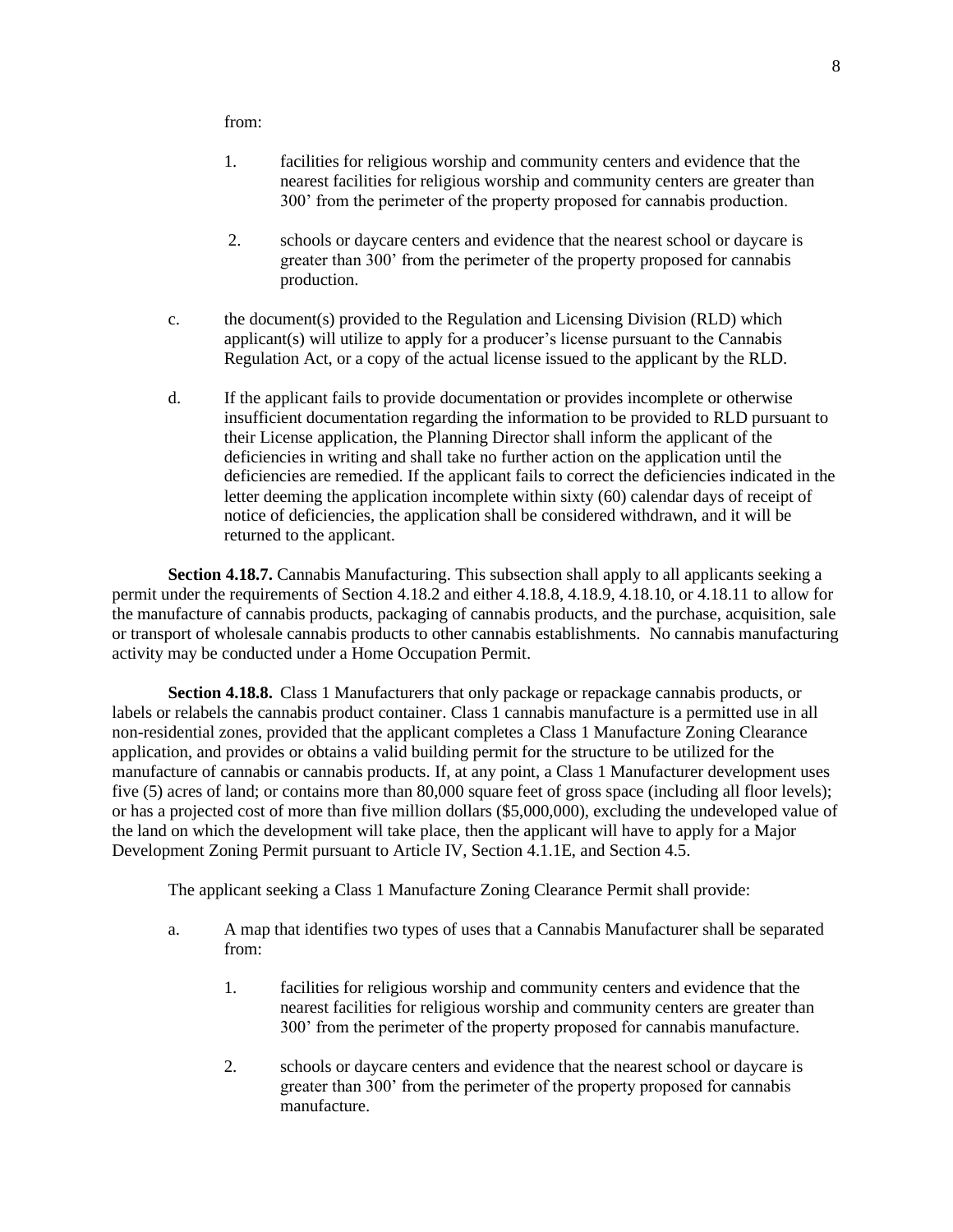- b. the document(s) to be provided to the Regulation and Licensing Division (RLD) which applicant(s) shall utilize to apply for a manufacturing license pursuant to the Cannabis Regulation Act, or a copy of the actual license issued to the applicant by the RLD.
- c. If the applicant fails to provide documentation or provides incomplete or otherwise insufficient documentation regarding the information to be provided to RLD pursuant to their License application, the Planning Director shall inform the applicant of the deficiencies in writing and shall take no further action on the application until the deficiencies are remedied. If the applicant fails to correct the deficiencies indicated in the letter deeming the application incomplete within sixty (60) calendar days of receipt of notice of deficiencies, the application shall be considered withdrawn, and it will be returned to the applicant.

**Section 4.18.9.** Class 2 Manufacturers that conduct Class I activities, and manufactures edible products or topical products using infusion processes, or other types of cannabis products other than extracts or concentrates, and does not conduct extractions. Class 2 cannabis manufacture shall require an Administrative Zoning Clearance Permit pursuant to Article IV, Section 4.4 of the Land Use Regulations. If, at any point, a Class 2 Manufacturer development uses five (5) acres of land; or contains more than 80,000 square feet of gross space (including all floor levels); or has a projected cost of more than five million dollars (\$5,000,000), excluding the undeveloped value of the land on which the development will take place, then the applicant will have to apply for a Major Development Zoning Permit pursuant to Article IV, Section 4.1.1E, and Section 4.5.

The applicant seeking an Administrative Zoning Clearance Permit for a Class 2 Manufacturing license shall provide:

- a. A map that identifies two types of uses that a Cannabis Manufacturer shall be separated from:
	- 1. facilities for religious worship and community centers and evidence that the nearest facilities for religious worship and community centers are greater than 300' from the perimeter of the property proposed for cannabis manufacture.
	- 2. schools or daycare centers and evidence that the nearest school or daycare is greater than 300' from the perimeter of the property proposed for cannabis manufacture.
- b. the document(s) to be provided to the Regulation and Licensing Division (RLD) which applicant(s) shall utilize to apply for a manufacturing license pursuant to the Cannabis Regulation Act, or a copy of the actual license issued to the applicant by the RLD.
- c. If the applicant fails to provide documentation or provides incomplete or otherwise insufficient documentation regarding the information to be provided to RLD pursuant to their License application, the Planning Director shall inform the applicant of the deficiencies in writing and shall take no further action on the application until the deficiencies are remedied. If the applicant fails to correct the deficiencies indicated in the letter deeming the application incomplete within sixty (60) calendar days of receipt of notice of deficiencies, the application shall be considered withdrawn, and it will be returned to the applicant.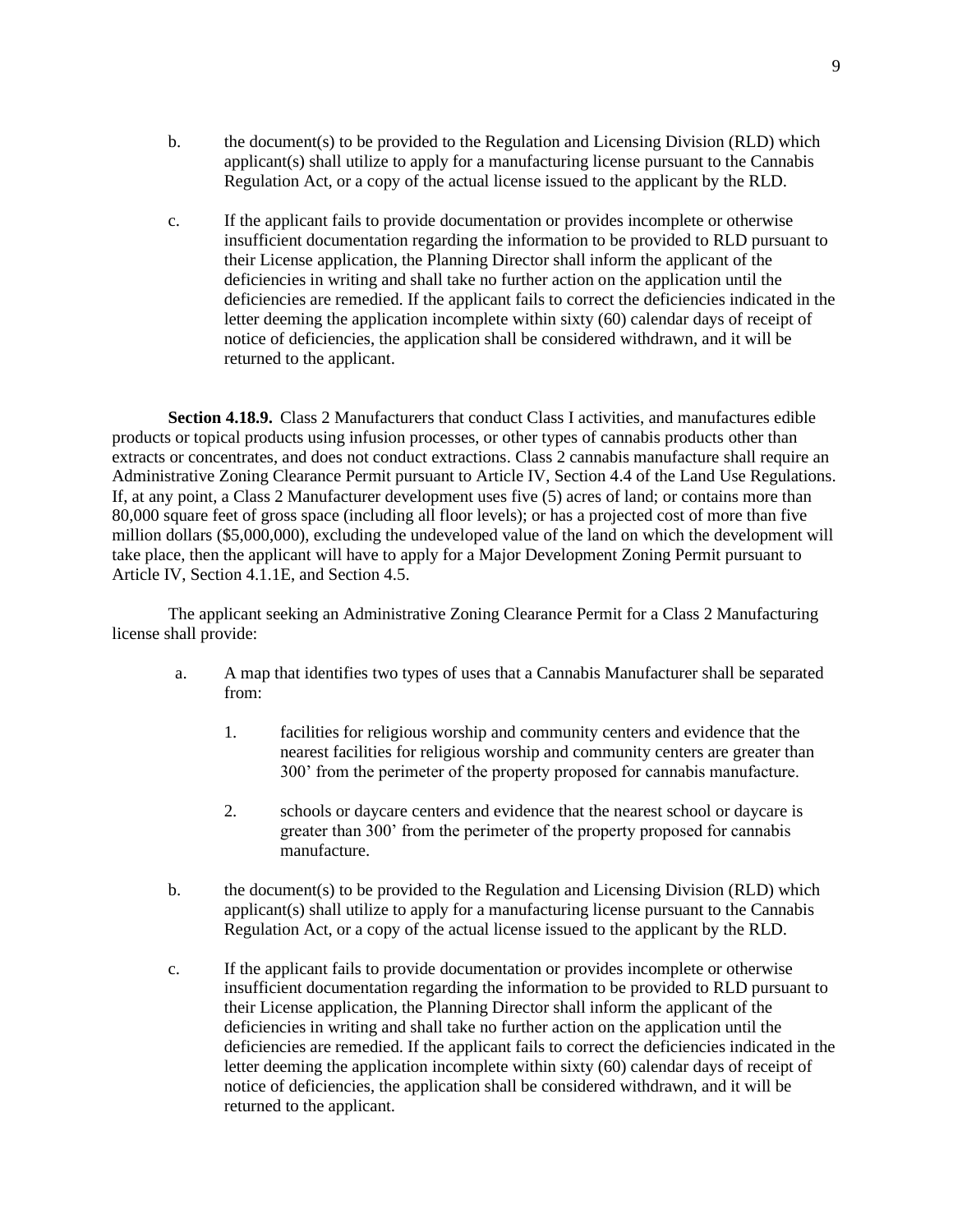**Section 4.18.10** Class 3 Manufacturers that conducts Class I and Class II activities and extracts using mechanical methods or nonvolatile solvents. Class 3 cannabis manufacture shall require a Special Use Permit pursuant to Article IV, Section 4.4 of the Land Use Regulations. If, at any point, a Class 3 Manufacturer development uses five (5) acres of land; or contains more than 80,000 square feet of gross space (including all floor levels); or has a projected cost of more than five million dollars (\$5,000,000), excluding the undeveloped value of the land on which the development will take place, then the applicant will have to apply for a Major Development Zoning Permit pursuant to Article IV, Section 4.1.1E, and Section 4.5.

The applicant seeking a Special Use Zoning Clearance Permit for a Class 3 Manufacturing license shall provide:

- a. A map that identifies two types of uses that a Cannabis Manufacturer shall be separated from:
	- 1. facilities for religious worship and community centers and evidence that the nearest facilities for religious worship and community centers are greater than 300' from the perimeter of the property proposed for cannabis manufacture.
	- 2. schools or daycare centers and evidence that the nearest school or daycare is greater than 300' from the perimeter of the property proposed for cannabis manufacture.
- b. the document(s) to be provided to the Regulation and Licensing Division (RLD) which applicant(s) shall utilize to apply for a manufacturing license pursuant to the Cannabis Regulation Act, or a copy of the actual license issued to the applicant by the RLD.
- c. If the applicant fails to provide documentation or provides incomplete or otherwise insufficient documentation regarding the information to be provided to RLD pursuant to their License application, the Planning Director shall inform the applicant of the deficiencies in writing and shall take no further action on the application until the deficiencies are remedied. If the applicant fails to correct the deficiencies indicated in the letter deeming the application incomplete within sixty (60) calendar days of receipt of notice of deficiencies, the application shall be considered withdrawn, and it will be returned to the applicant.

**Section 4.18.11.** Class 4 Manufacturers that conducts Class I, Class II and Class III activities, and extracts using volatile solvents or supercritical CO2. Class 4 cannabis manufacture shall require a Special Use Permit pursuant to Article IV, Sections 4.4, 4.6.1 and 4.7.1 of the Land Use Regulations. If, at any point, a Class 1 Manufacturer development uses five (5) acres of land; or contains more than 80,000 square feet of gross space (including all floor levels); or has a projected cost of more than five million dollars (\$5,000,000), excluding the undeveloped value of the land on which the development will take place, then the applicant will have to apply for a Major Development Zoning Permit pursuant to Article IV, Section 4.1.1E, and Section 4.5.

The applicant seeking a Special Use Zoning Clearance Permit for a Class 4 Manufacturing license shall provide: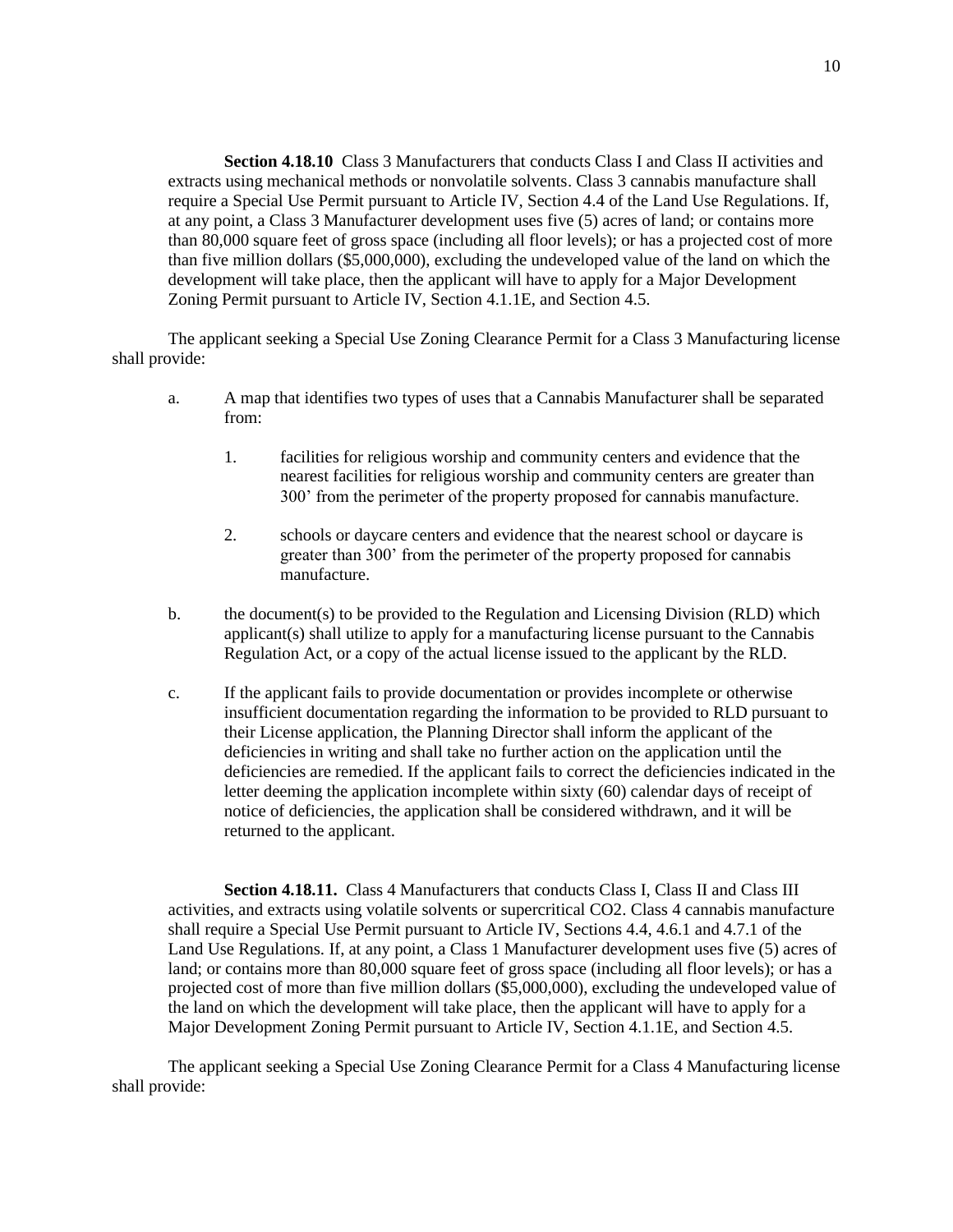a. A map that identifies two types of uses that a Cannabis Manufacturer shall be separated from:

- 1. facilities for religious worship and community centers and evidence that the nearest facilities for religious worship and community centers are greater than 300' from the perimeter of the property proposed for cannabis manufacture.
- 2. schools or daycare centers and evidence that the nearest school or daycare is greater than 300' from the perimeter of the property proposed for cannabis manufacture.
- b. the document(s) to be provided to the Regulation and Licensing Division (RLD) which applicant(s) shall utilize to apply for a manufacturing license pursuant to the Cannabis Regulation Act, or a copy of the actual license issued to the applicant by the RLD.
- c. If the applicant fails to provide documentation or provides incomplete or otherwise insufficient documentation regarding the information to be provided to RLD pursuant to their License application, the Planning Director shall inform the applicant of the deficiencies in writing and shall take no further action on the application until the deficiencies are remedied. If the applicant fails to correct the deficiencies indicated in the letter deeming the application incomplete within sixty (60) calendar days of receipt of notice of deficiencies, the application shall be considered withdrawn, and it will be returned to the applicant.

**Section 4.18.12.** Cannabis Retailers. This subsection shall apply to all applicants seeking a permit to allow for the sale of cannabis and cannabis products to qualified patients, primary caregivers, reciprocal participants or directly to consumers. Cannabis consumption Rooms or Areas shall be allowed commercially only in a designated, co-located area of a Cannabis Retailer.

- a. The applicant shall provide:
	- 1. A map that identifies three types of uses that a Cannabis Retailer shall be separated from:
		- i. facilities for religious worship and community centers and evidence that the nearest facilities for religious worship and community centers are greater than 300' from the perimeter of the property proposed for cannabis retail.
		- ii. schools or daycare centers and evidence that the nearest school or daycare is greater than 300' from the perimeter of the property proposed for cannabis retail.
		- iii. other existing Cannabis Retail locations and evidence that the proposed cannabis retail location is not within six hundred (600) feet of any other cannabis retail location that was in operation at the time of the application submission to the County.
	- 2. The document(s) to be provided to the Regulation and Licensing Division (RLD) which applicant(s) shall utilize to apply for a cannabis retail license pursuant to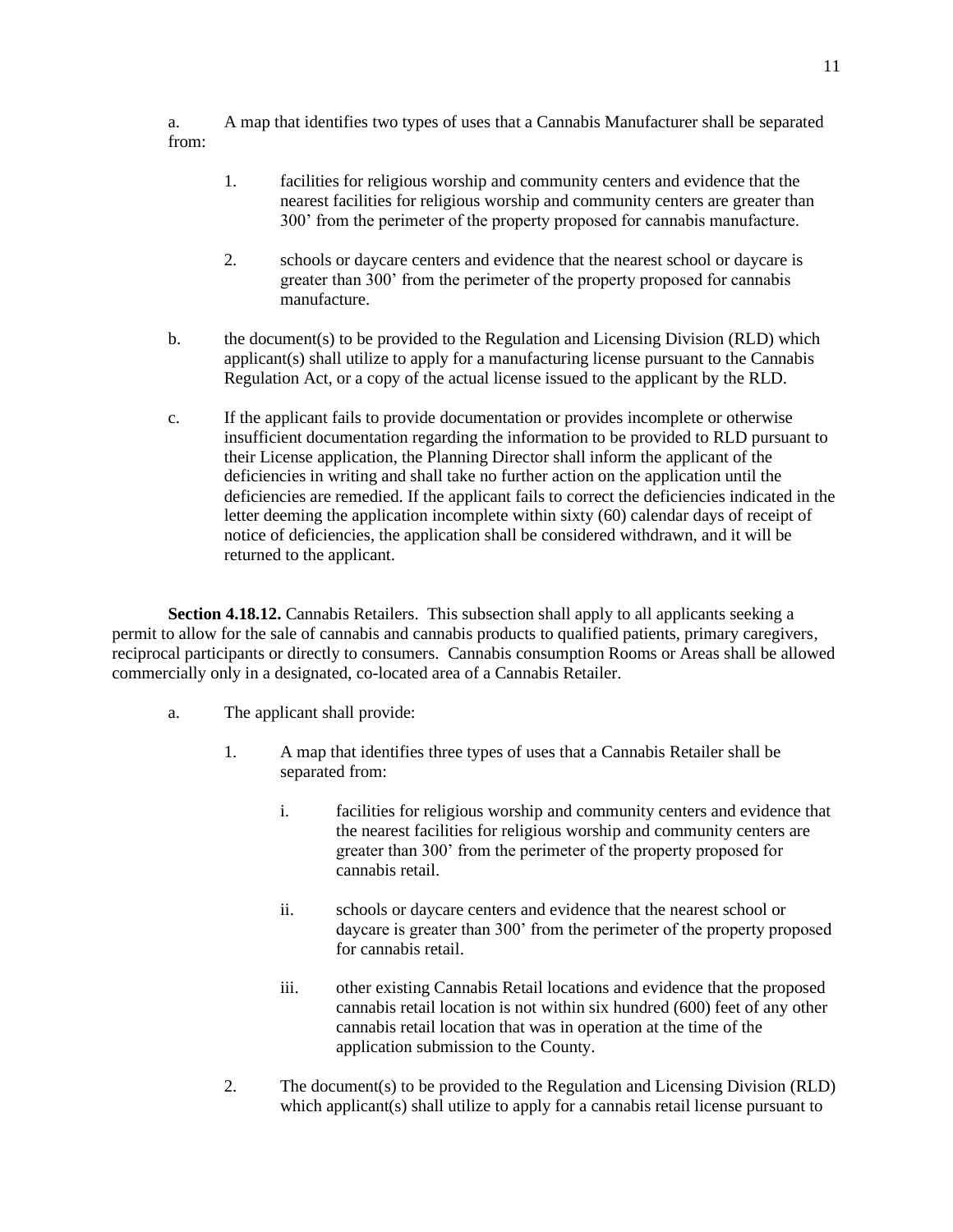the Cannabis Regulation Act, or a copy of the actual license issued to the applicant by the RLD.

- 3. If the applicant fails to provide documentation or provides incomplete or otherwise insufficient documentation regarding information to be provided to RLD pursuant to their License application, the Planning Director shall inform the applicant of the deficiencies in writing and shall take no further action on the application until the deficiencies are remedied. If the applicant fails to correct the deficiencies indicated in the letter deeming the application incomplete within sixty (60) calendar days of receipt of notice of deficiencies, the application shall be considered withdrawn, and it will be returned to the applicant.
- b. Cannabis Retailers shall have business hours no longer than 7:00 a.m. until 2:00 a.m. on the following day, Mon.-Sat., and 7:00 a.m. until midnight on Sunday.
- c. Cannabis and cannabis products may be sold by a dispenser or a retailer in unbroken packages, for consumption off the licensed premises and not for resale from 7:00 a.m. until midnight.
- d. Cannabis and cannabis products for consumption on the premises may be sold between 7:00 a.m. and 2:00 a.m. the following day.
- e. A vertically integrated cannabis establishment or an integrated cannabis microbusiness must apply for a permit pursuant to the provisions of this subsection, provided the establishment or microbusiness intends to sell cannabis or cannabis products to qualified patients, caregivers, reciprocal patients, or consumers, regardless of an existing permit for cannabis production or cannabis manufacture.
- f. The sale of homegrown or homemade cannabis and cannabis products without a valid license issued by the State Regulation and Licensing Department is prohibited.
- g. The sale of cannabis or cannabis products grown as a permissive agricultural use without a valid license issued by the State Regulation and Licensing Department is prohibited.

**Section 4.18.13.** Cannabis Consumption Prohibited.

- a. The smoking of cannabis products is not allowed in public outdoor spaces or in public places.
- b. The smoking of cannabis products is only allowed within a licensed cannabis consumption area that occupies a standalone building from which smoke does not infiltrate other indoor workplaces or other indoor public places where smoking is otherwise prohibited pursuant to the Dee Johnson Clean Indoor Air Act, NMSA 1978, Chapter 24, Article 16.
- c. Nothing in this Section shall be interpreted to restrict the rights of an individual to smoke or otherwise consume cannabis or cannabis products on their own private property or within their own home.

**Section 4.18.14.** Provisions for Nuisance Abatement.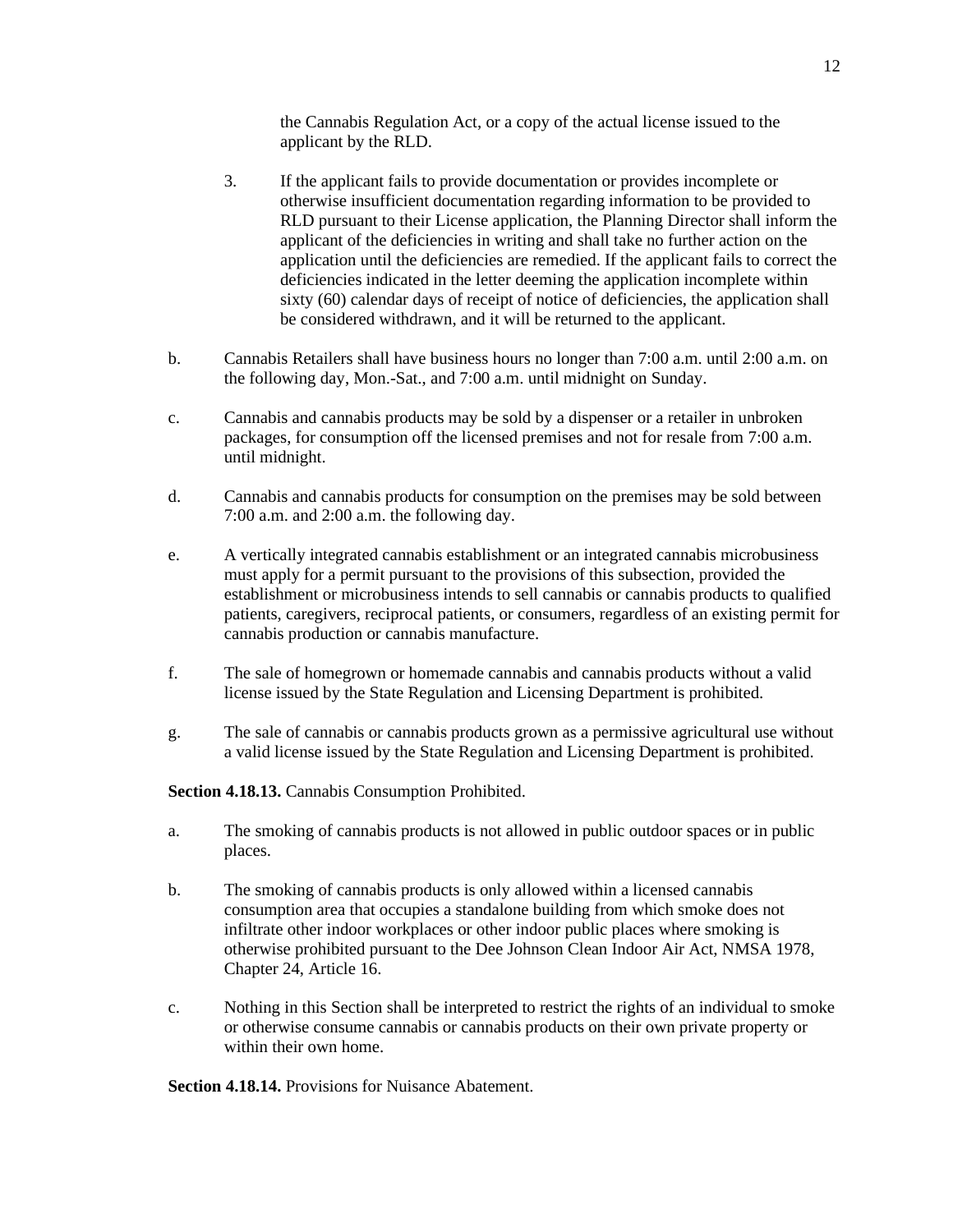- a. Greenhouses or other structures incidental to the production of cannabis or cannabis products shall be equipped with an activated carbon filtration HVAC system appropriately sized to abate odor emissions.
	- i. Activated carbon filters shall be changed regularly such that odor abatement remains effective.
	- ii. Cannabis Producers, including Cannabis Producer Microbusinesses and Major Cannabis Producers, shall keep a maintenance record for their filtration system(s) which shall include, at a minimum: the specific filter(s) changed, the date the new filter(s) was installed, location of the filter(s) changed, and the estimated date of next service to the filtration system.
- b. Greenhouse, manufacturing facilities, or other structures incidental to the production of cannabis or cannabis products shall be equipped with noise buffering panels to reasonably reduce sound emissions.

**Section 4.18.15.** Severability. Should any provision of this Ordinance be found to be invalid or unenforceable by any court, such determination shall have no effect upon the validity or enforceability of any other portion of this Ordinance, and all such other portions shall continue in full force and effect.

**AMENDMENT** – All other provisions of the Land Use Regulations, Ordinance 2018-02, and all provisions of Ordinance 2021-1 not specifically amended herein shall remain in full force and effect.

**EFFECTIVE DATE**, this Ordinance shall take effect thirty (30) days after the Ordinance has been authenticated and recorded by the County Clerk pursuant to §47-6-10(K), NMSA 1978 as amended.

### **Signature Page to Follow**